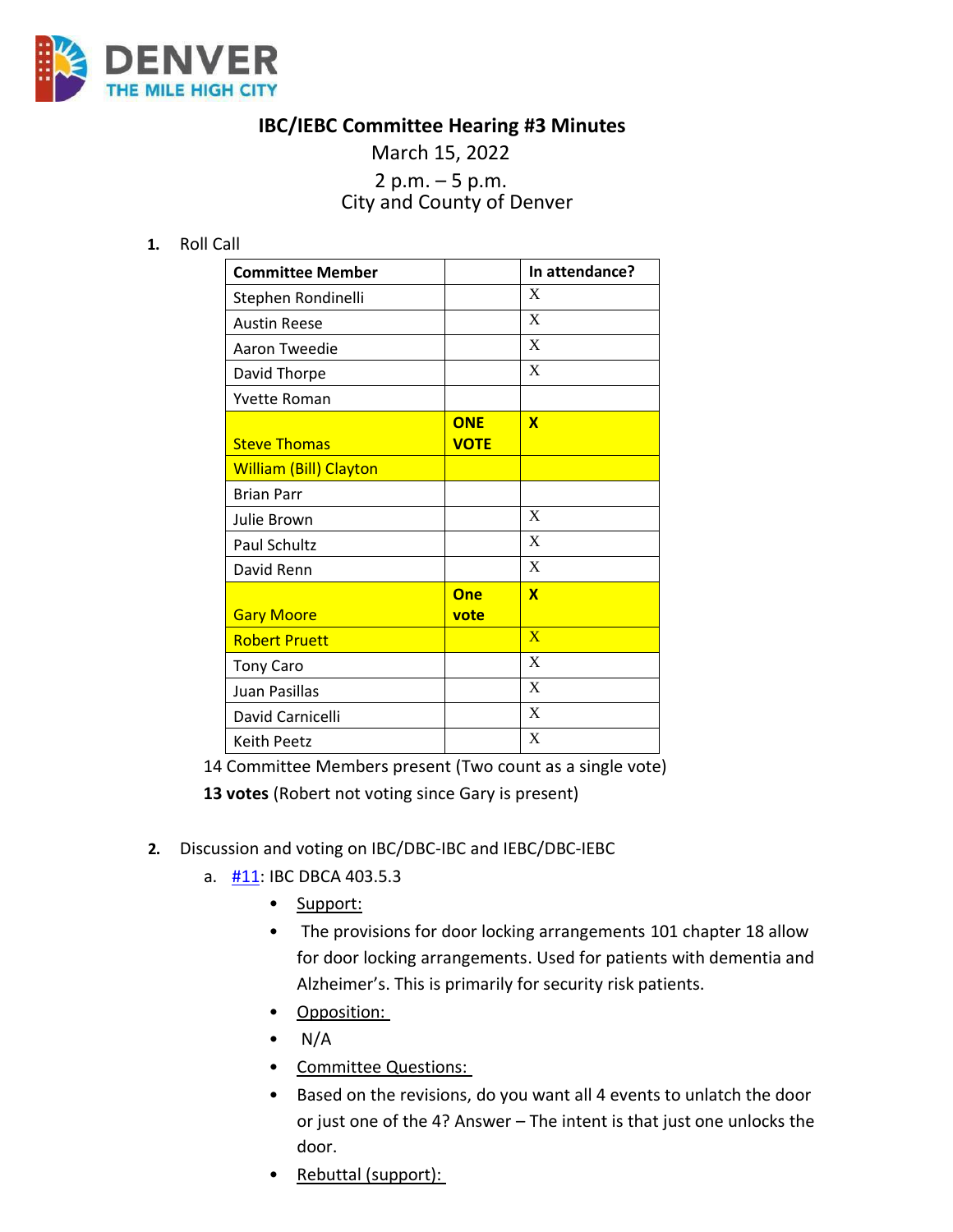- $\bullet$  N/A
- Rebuttal (Opposition):
- $\bullet$  N/A
- Discussion:
- Would we consider changing the wording to say "any of the following"
- Agree, believe the language as proposed creates confusion.
- Using "or" can also creation confusion because, does it mean the building owner gets to choose?
- Two concerns: This is a repetitive proposal and the wording of the proposal.
- Should the reference to IBC be to the DBC instead?
- Motion:
- **To approve as modified.**
- **Vote: Motion passes unanimously**

#### House-Keeping (Added In):

**Motion: to re-hear Item 79A. Previously voted for against, residential committee passed by modified. Vote: Motion passes (9 for, 3 against, 0 abstained)** 

#### b.  $\frac{1}{24}$ : IBC 1010.2.7-B

- Support:
- $\bullet$  N/A
- Opposition:
- $\bullet$  N/A
- Committee Questions:
- How is item 6 different from exception item 2? Question redacted, read incorrectly.
- Is the intent that only section 403.5.3 is referenced or also 403.5.1. Does it trigger other requirements for a high-rise building? Answer – The intent is to keep it only to the stairway locking requirements.
- Section 3 applies to all buildings, if we modify it for the language for 405.3 will that resolve your issue? Answer – We can combine the language from 6 to 3 and eliminate 3.
- Rebuttal (support):
- $\bullet$  N/A
- Rebuttal (Opposition):
- $\bullet$  N/A
- Discussion: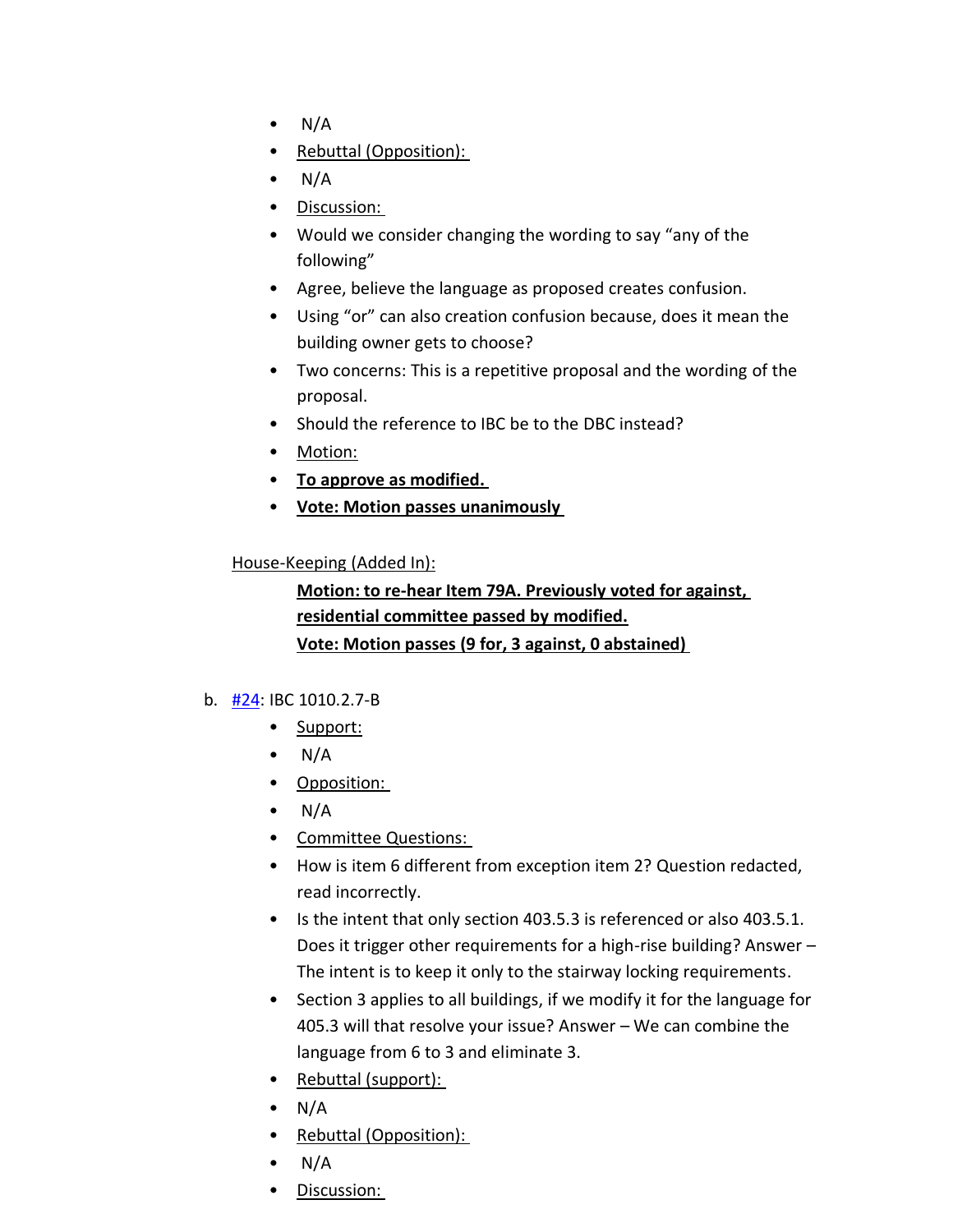- $\bullet$  N/A
- **Motion #1: To approve as amended.**
- **Vote: Motion disapproved (2 for, 9 against, 1abstained)**
- **Motion #2: To disapprove.**
- **Vote: Motion approved (12 for, 0 against, 1 abstained)**
- c. [#23:](https://www.denvergov.org/files/assets/public/community-planning-and-development/documents/ds/building-codes/code-adoption/amendment-proposals/iebc/iebc_1001.2.2.2.pdf) IEBC 1001.2.2.2 Change of Occupancy
	- Support:
	- Although there are structures that could be considered R3, we create issues were there can be a hotel that meets residential requirements.
	- Opposition:
	- Allowing a residence to be built and then classified as an R3, R2, R1 is an issue.
	- Committee Questions:
	- If I have a townhouse with 3 or more units, would that be classified as an R-3 instead of an R-2? Answer – Yes.
	- IRC homes do not require fire sprinklers. Changing to an R3 would require it. How to we address that? Answer- Only applies to a change of occupancy. Sprinkler provisions will apply to what you're changing to.
	- Would you be okay if we change "code" to "chapter" in "For purposes of this code…"
	- Rebuttal (support):
	- The exterior wall requirements are more stringent. Just because we changed the code, it doesn't mean the walls are more hazardous.
	- Discussion:
	- $\bullet$  N/A
	- **Motion: To approve as amended**
	- **Vote: Motion passes unanimously**
- d. [#P46:](https://www.denvergov.org/files/assets/public/community-planning-and-development/documents/ds/building-codes/code-adoption/amendment-proposals/ibc/ibc_dbc_table-1004.5.pdf) IBC Table 1004.5
	- Support:
	- This allows us to determine the occupant load when the calculations don't account for considerations. It's a good idea.
	- Gives us a tool instead of a whole bunch of work arounds. Makes it much more straight forward.
	- Opposition:
	- $\bullet$  N/A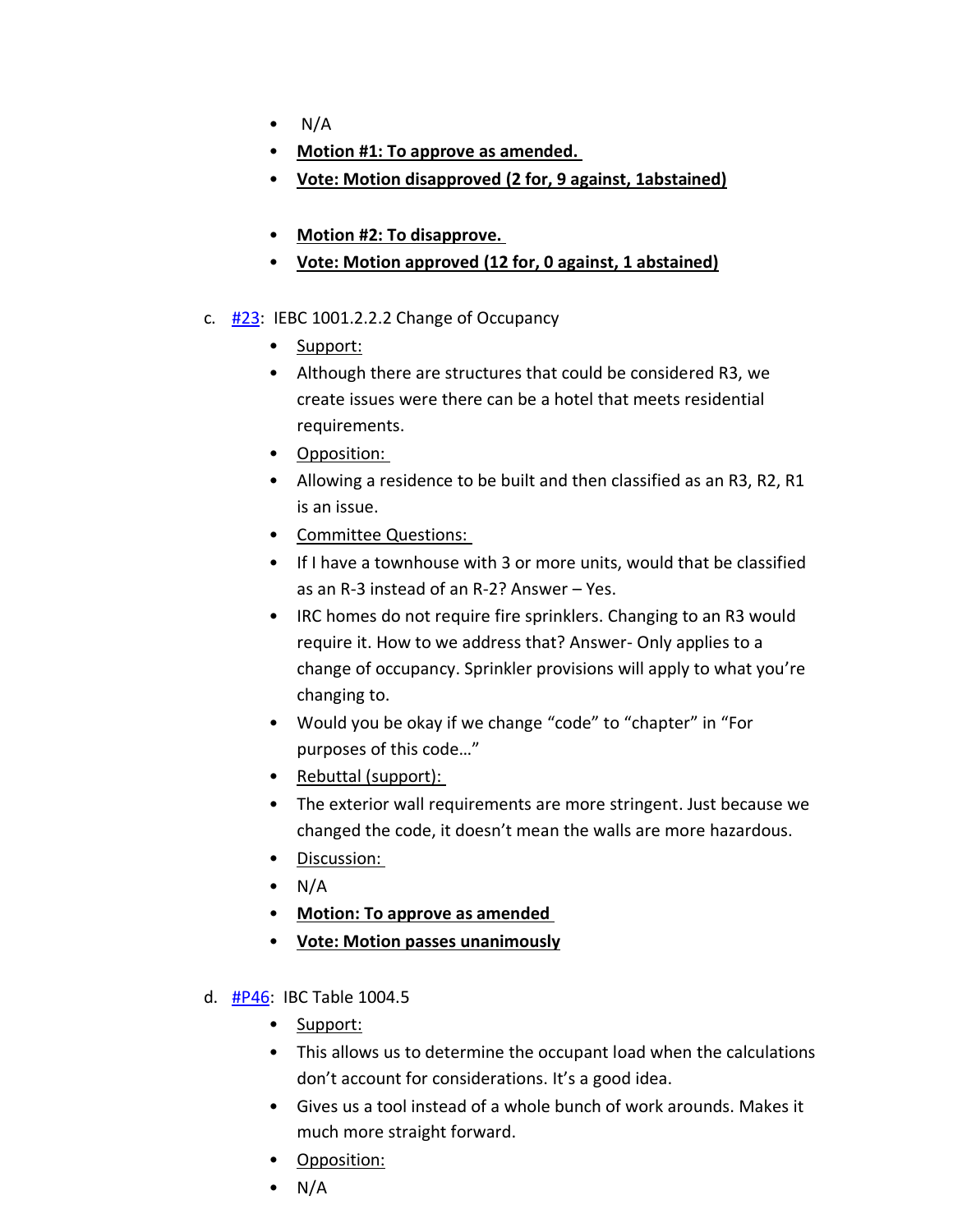- Committee Questions:
- Footnote D: Having a hard time envisioning a group area or business not associated with A. Answer – We can revise to say not associated with group B occupancies?
- Rebuttal (support):
- The intent for footnote D was for directed toward combined occupancies/lobbies.
- Rebuttal (Opposition):
- $\bullet$  N/A
- Discussion:
- The lobby of an office space should be the same as the business area and be 150 gross.
- There are cases where a lounge doesn't have much seating or is meant to be a working area.
- What designates a lobby/lounge is the furniture systems.
- **Motion: To disapprove**
- **Vote: Motion passes (11 for, 1 opposed, 1 abstaining)**

### e. [#87:](https://www.denvergov.org/files/assets/public/community-planning-and-development/documents/ds/building-codes/code-adoption/amendment-proposals/ibc/ibc_1006.3.pdf) IBC 1006.3

- Support:
- Similar to one before, it doesn't change how we review the proposal. It is just a tool to help submit.
- Opposition:
- $\bullet$  N/A
- Committee Questions:
- How is this being carrying forward? Is there anything else being done other than what is coming forward in 2024? Answer – Correct. This is how it will be presented in 2024 code.
- Rebuttal (support):
- $\bullet$  N/A
- Rebuttal (Opposition):
- $\bullet$  N/A
- Discussion:
- $\bullet$  N/A
- **Motion: To approve as submitted**
- **Vote: Motion passes (12 for, 0 against, 0 abstained)**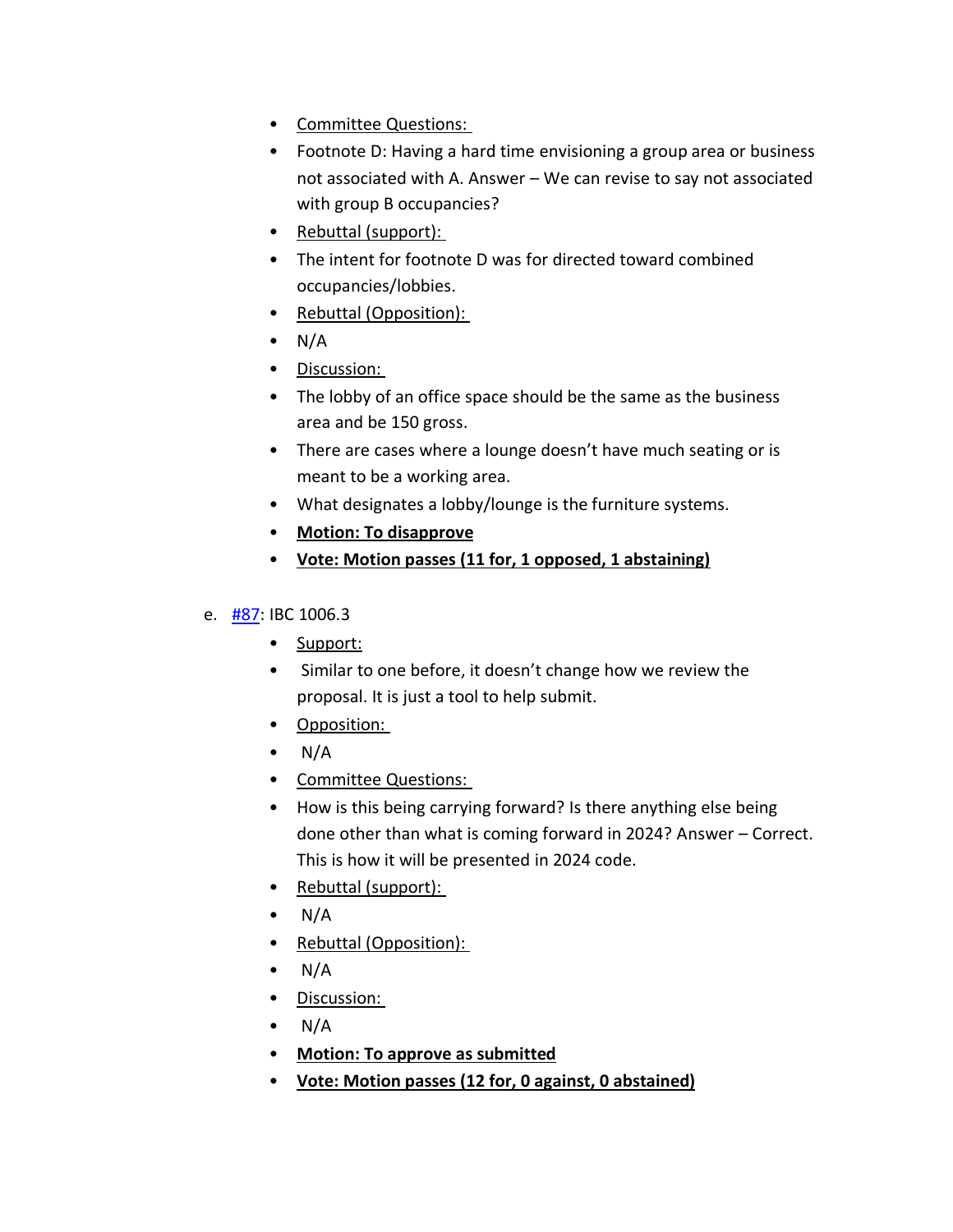- f.  $\#P6$ : IBC 1007.1.1 Two exits or exit access doorways
	- Support:
	- The intent that one single fire event should not block the egress path of the 50 or more occupants trying to get out of the building.
	- Meant to make things easier for the applicant.
	- Opposition:
	- $\bullet$  N/A
	- Committee Questions:
	- "Where exits from the story…" Just want to make sure if this is correct? Answer – It would be fine to change it to "Whew exits from a story"
	- Why did you put it here and not in 206? Answer Didn't want to have to reiterate.
	- Would this apply to the exit discharge door? Answer No it would not apply.
	- Rebuttal (Support):
	- Any portion of the exit access vs exit access doorway is helpful to avoid confusion if it needs to be changed.
	- Rebuttal (Opposition):
	- $\bullet$  N/A
	- Discussion:
	- I come across this a lot with plan reviews and am in support.
	- How do we measure required separation? Not enough guidance.
	- **Motion: To disapprove**
	- **Vote: Motion passes (9 for, 2 against, 2 abstained)**
- g.  $\frac{#15}{}$ : IBC 1008.3.4.1 Egress Illumination
	- Support:
	- $\bullet$  N/A
	- Opposition:
	- $\bullet$  N/A
	- Committee Questions:
	- Egress illumination is just normal power in your code, it that your intent. Answer – that is correct
	- I can't find anywhere in 1008.3 that requires emergency power. Answer – "The means of egress illumination in elevator lobbies shall be provided power for a duration of not less than 2 hours."
	- Rebuttal (support):
	- $\bullet$  N/A